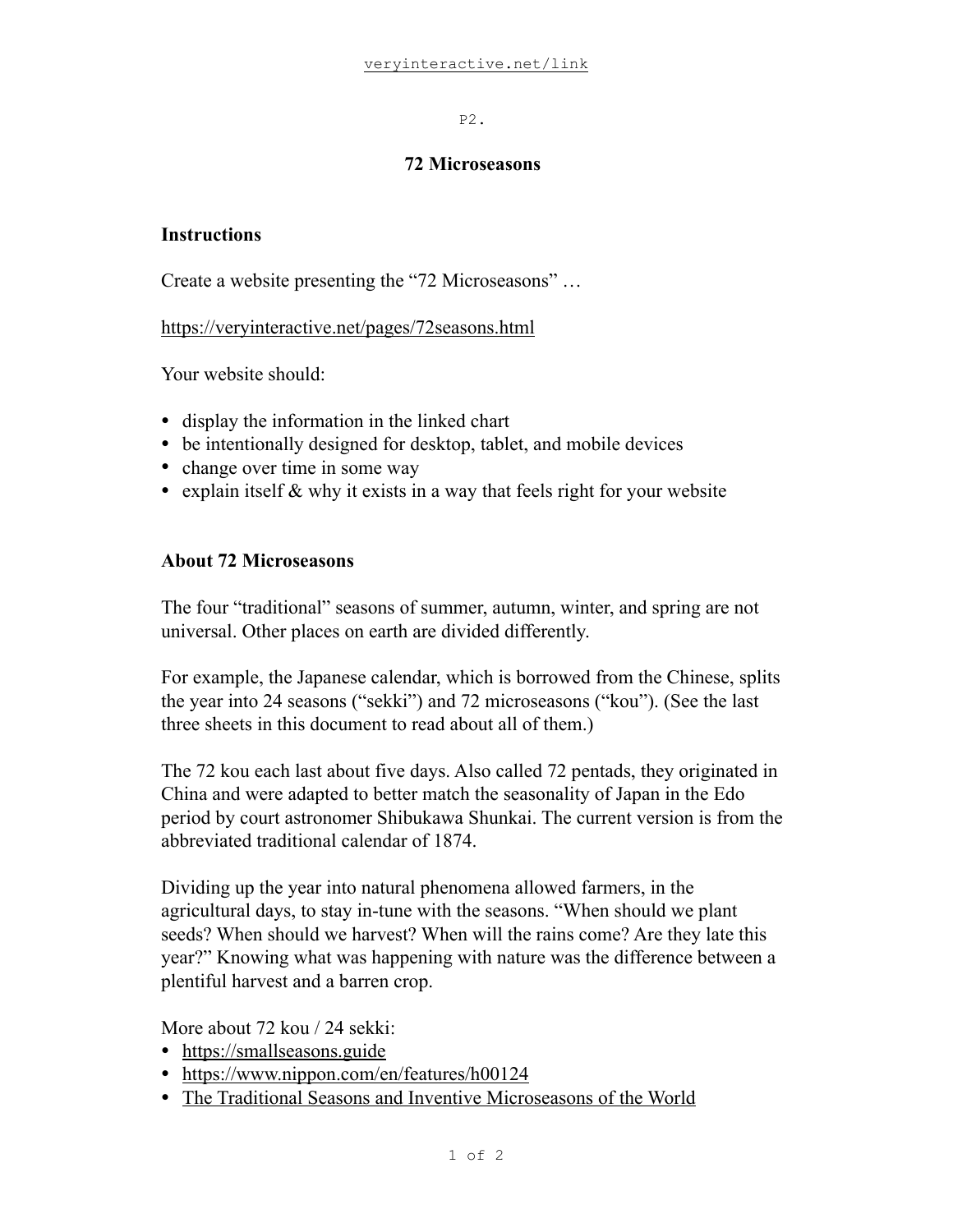- [72 Seasons App for iPhone](https://bit.ly/3sz7JtA)
- <https://www.are.na/laurel-schwulst/tiny-seasons>

### **Goals**

This project is about adaptation across time and space.

After spending some time with them, decide how to best present the 72 microseasons. Do you divide them into individual pages? Present them all together? Something else?

Consider how your website is "responsive" — changing for different experiencing contexts (mobile, tablet, desktop).

Also consider the passing of time and how your website changes (even if subtly) as time passes.

*Additionally, the original descriptions of the 72 kou were written as context specific (Japan in the late 1800s), so you might consider if they should be presented as-is or adapted for today somehow.*

# **Workshops**

During the course of this project, we will have a few technical workshops that will help you express your ideas in code.

Positioning — Making a Calendar with CSS Grid

Responsive — Using CSS Media Queries for mobile, tablet, desktop

Change over Time — Using JavaScript to show and hide things based on time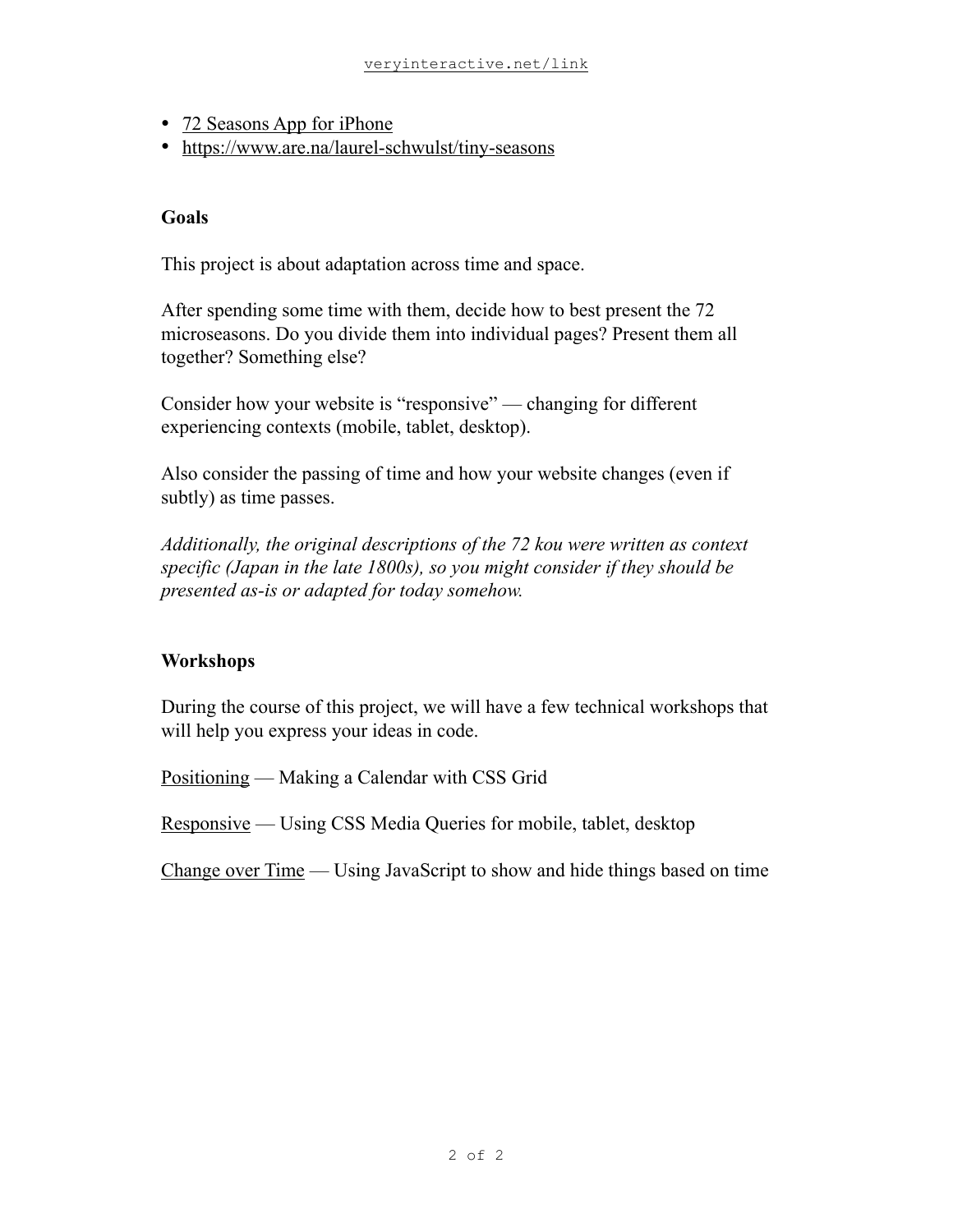# **72 Seasons**

The traditional Japanese calendar marks the passing of the seasons and changes in the natural world through the names given to different times of year. There are 24 major divisions, or *sekki*, from *Risshun* (Beginning of spring) in early February until *Daikan* (Greater cold). Originally taken from Chinese sources, these are still well-known around East Asia.

The 24 divisions are each split again into three for a total of 72 *kō* that last around five days each. The names were also originally taken from China, but they did not always match up well with the local climate. In Japan, they were eventually rewritten in 1685 by the court astronomer Shibukawa Shunkai. In their present form, they offer a poetic journey through the Japanese year in which the land awakens and blooms with life and activity before returning to slumber.

The dates in the following table are approximate and may vary by one day depending on the year. There are no standard readings in Japanese for the kanji names of the 72 *kō*, so other sources may give different readings.

| 立春 Risshun (Beginning of spring) |                                                     |                                              |  |  |
|----------------------------------|-----------------------------------------------------|----------------------------------------------|--|--|
| February 4-8                     | 東風解凍 Harukaze kōri o toku                           | East wind melts the ice                      |  |  |
| February 9-13                    | 黄鶯睍睆 Kōō kenkan su                                  | Bush warblers start singing in the mountains |  |  |
| February 14-18                   | 魚上氷 Uo kōri o izuru                                 | Fish emerge from the ice                     |  |  |
|                                  | 雨水 Usui (Rainwater)                                 |                                              |  |  |
| February 19-23                   | 土脉潤起 Tsuchi no shō uruoi okoru                      | Rain moistens the soil                       |  |  |
| February 24-28                   | 霞始靆 Kasumi hajimete tanabiku                        | Mist starts to linger                        |  |  |
| March 1-5                        | 草木萌動 Sōmoku mebae izuru                             | Grass sprouts, trees bud                     |  |  |
| 啓蟄 Keichitsu (Insects awaken)    |                                                     |                                              |  |  |
| March 6-10                       | 蟄虫啓戸 Sugomori mushito o hiraku                      | Hibernating insects surface                  |  |  |
| March 11-15                      | 桃始笑 Momo hajimete saku                              | First peach blossoms                         |  |  |
| March 16-20                      | 菜虫化蝶 Namushi chō to naru                            | Caterpillars become butterflies              |  |  |
| 春分 Shunbun (Spring equinox)      |                                                     |                                              |  |  |
| March 21-25                      | 雀始巣 Suzume hajimete sukū                            | Sparrows start to nest                       |  |  |
| March 26-30                      | 櫻始開 Sakura hajimete saku                            | First cherry blossoms                        |  |  |
| March 31-April 4                 | 雷乃発声 Kaminari sunawachi koe o hassu Distant thunder |                                              |  |  |
| 清明 Seimei (Pure and clear)       |                                                     |                                              |  |  |
| April 5-9                        | 玄鳥至 Tsubame kitaru                                  | Swallows return                              |  |  |
| April 10-14                      | 鴻雁北 Kōgan kaeru                                     | Wild geese fly north                         |  |  |
| April 15-19                      | 虹始見 Niji hajimete arawaru                           | First rainbows                               |  |  |
| 穀雨 Kokuu (Grain rains)           |                                                     |                                              |  |  |
| April 20-24                      | 莨始生 Ashi hajimete shōzu                             | First reeds sprout                           |  |  |
| April 25-29                      | 霜止出苗 Shimo yamite nae izuru                         | Last frost, rice seedlings grow              |  |  |
| April 30-May 4                   | 牡丹華 Botan hana saku                                 | Peonies bloom                                |  |  |
| 立夏 Rikka (Beginning of summer)   |                                                     |                                              |  |  |
| May $5-9$                        | 蛙始鳴 Kawazu hajimete naku                            | Frogs start singing                          |  |  |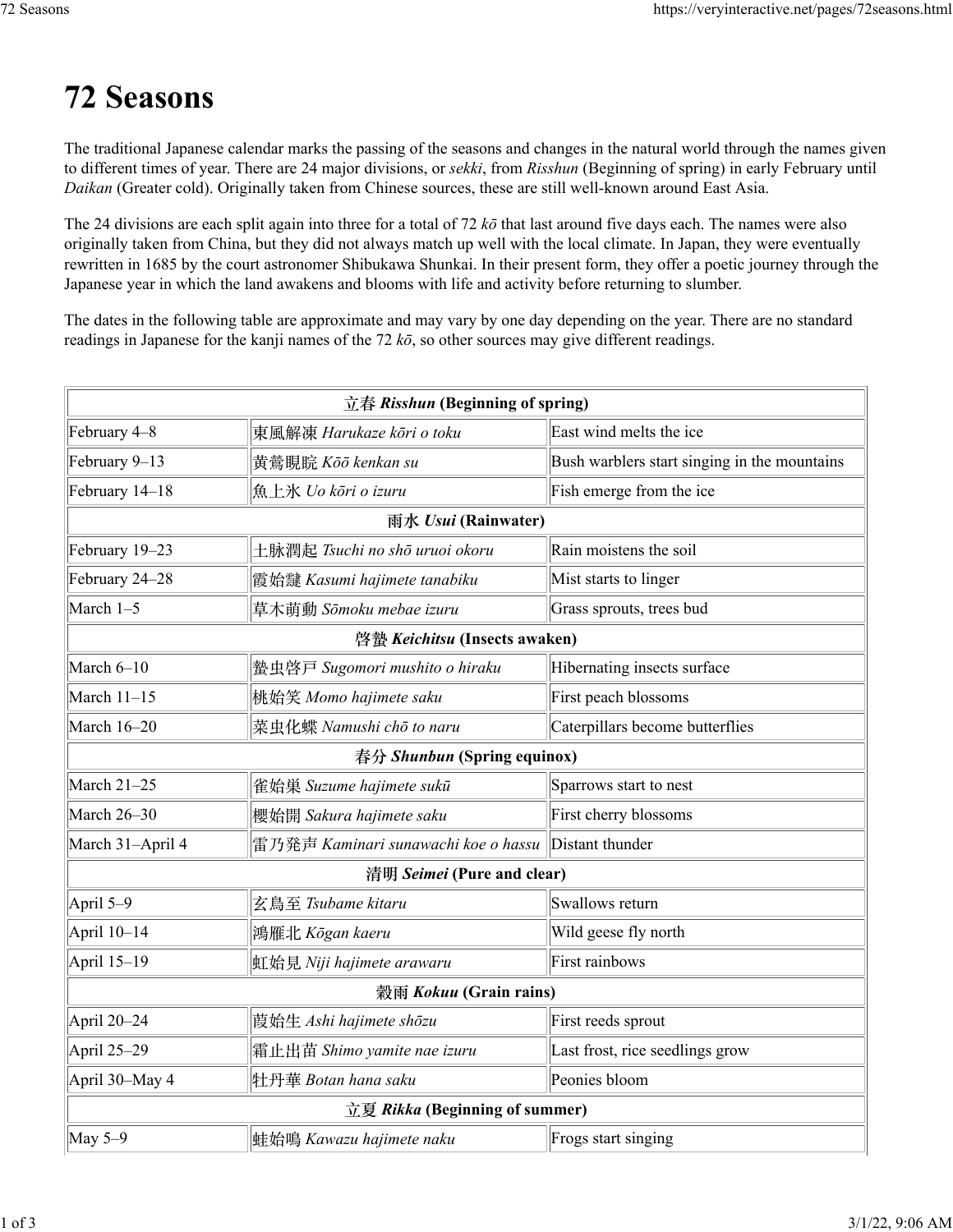| May $10-14$                       | 蚯蚓出 Mimizu izuru                                    | Worms surface                               |  |  |
|-----------------------------------|-----------------------------------------------------|---------------------------------------------|--|--|
| May 15-20                         | 竹笋生 Takenoko shōzu                                  | Bamboo shoots sprout                        |  |  |
| 小満 Shōman (Lesser ripening)       |                                                     |                                             |  |  |
| May 21-25                         | 蚕起食桑 Kaiko okite kuwa o hamu                        | Silkworms start feasting on mulberry leaves |  |  |
| May 26-30                         | 紅花栄 Benibana sakau                                  | Safflowers bloom                            |  |  |
| May $31$ -June 5                  | 麦秋至 Mugi no toki itaru                              | Wheat ripens and is harvested               |  |  |
| 芒種 Bōshu (Grain beards and seeds) |                                                     |                                             |  |  |
| June $6-10$                       | 蟷螂生 Kamakiri shōzu                                  | Praying mantises hatch                      |  |  |
| June $11-15$                      | 腐草為螢 Kusaretaru kusa hotaru to naru                 | Rotten grass becomes fireflies              |  |  |
| June $16-20$                      | 梅子黄 Ume no mi kibamu                                | Plums turn yellow                           |  |  |
| 夏至 Geshi (Summer solstice)        |                                                     |                                             |  |  |
| June $21-26$                      | 乃東枯 Natsukarekusa karuru                            | Self-heal withers                           |  |  |
| June $27 -$ July 1                | 菖蒲華 Ayame hana saku                                 | Irises bloom                                |  |  |
| July $2-6$                        | 半夏生 Hange shōzu                                     | Crow-dipper sprouts                         |  |  |
| 小暑 Shōsho (Lesser heat)           |                                                     |                                             |  |  |
| July $7-11$                       | 溫風至 Atsukaze itaru                                  | Warm winds blow                             |  |  |
| July $12-16$                      | 蓮始開 Hasu hajimete hiraku                            | First lotus blossoms                        |  |  |
| July 17-22                        | 鷹乃学習 Taka sunawachi waza o narau                    | Hawks learn to fly                          |  |  |
| 大暑 <i>Taisho</i> (Greater heat)   |                                                     |                                             |  |  |
| July 23-28                        | 桐始結花 Kiri hajimete hana o musubu                    | Paulownia trees produce seeds               |  |  |
| July 29–August 2                  | 土潤溽暑 Tsuchi uruōte mushi atsushi                    | Earth is damp, air is humid                 |  |  |
| August $3-7$                      | 大雨時行 Taiu tokidoki furu                             | Great rains sometimes fall                  |  |  |
|                                   | 立秋 Risshū (Beginning of autumn)                     |                                             |  |  |
| August $8-12$                     | 涼風至 Suzukaze itaru                                  | Cool winds blow                             |  |  |
| August $13-17$                    | 寒蝉鳴 Higurashi naku                                  | Evening cicadas sing                        |  |  |
| August $18-22$                    | 蒙霧升降 Fukaki kiri matō                               | Thick fog descends                          |  |  |
|                                   | 処暑 Shosho (Manageable heat)                         |                                             |  |  |
| August $23-27$                    | 綿柎開 Wata no hana shibe hiraku                       | Cotton flowers bloom                        |  |  |
| August 28-September 1             | 天地始粛 Tenchi hajimete samushi                        | Heat starts to die down                     |  |  |
| September 2–7                     | 禾乃登 Kokumono sunawachi minoru                       | Rice ripens                                 |  |  |
| 白露 Hakuro (White dew)             |                                                     |                                             |  |  |
| September 8-12                    | 草露白 Kusa no tsuyu shiroshi                          | Dew glistens white on grass                 |  |  |
| September 13-17                   | 鶺鴒鳴 Sekirei naku                                    | Wagtails sing                               |  |  |
| September 18-22                   | 玄鳥去 Tsubame saru                                    | Swallows leave                              |  |  |
| 秋分 Shūbun (Autumn equinox)        |                                                     |                                             |  |  |
| September 23-27                   | 雷乃収声 Kaminari sunawachi koe o osamu  Thunder ceases |                                             |  |  |
| September 28-October 2            | 蟄虫坏戸 Mushi kakurete to o fusagu                     | Insects hole up underground                 |  |  |